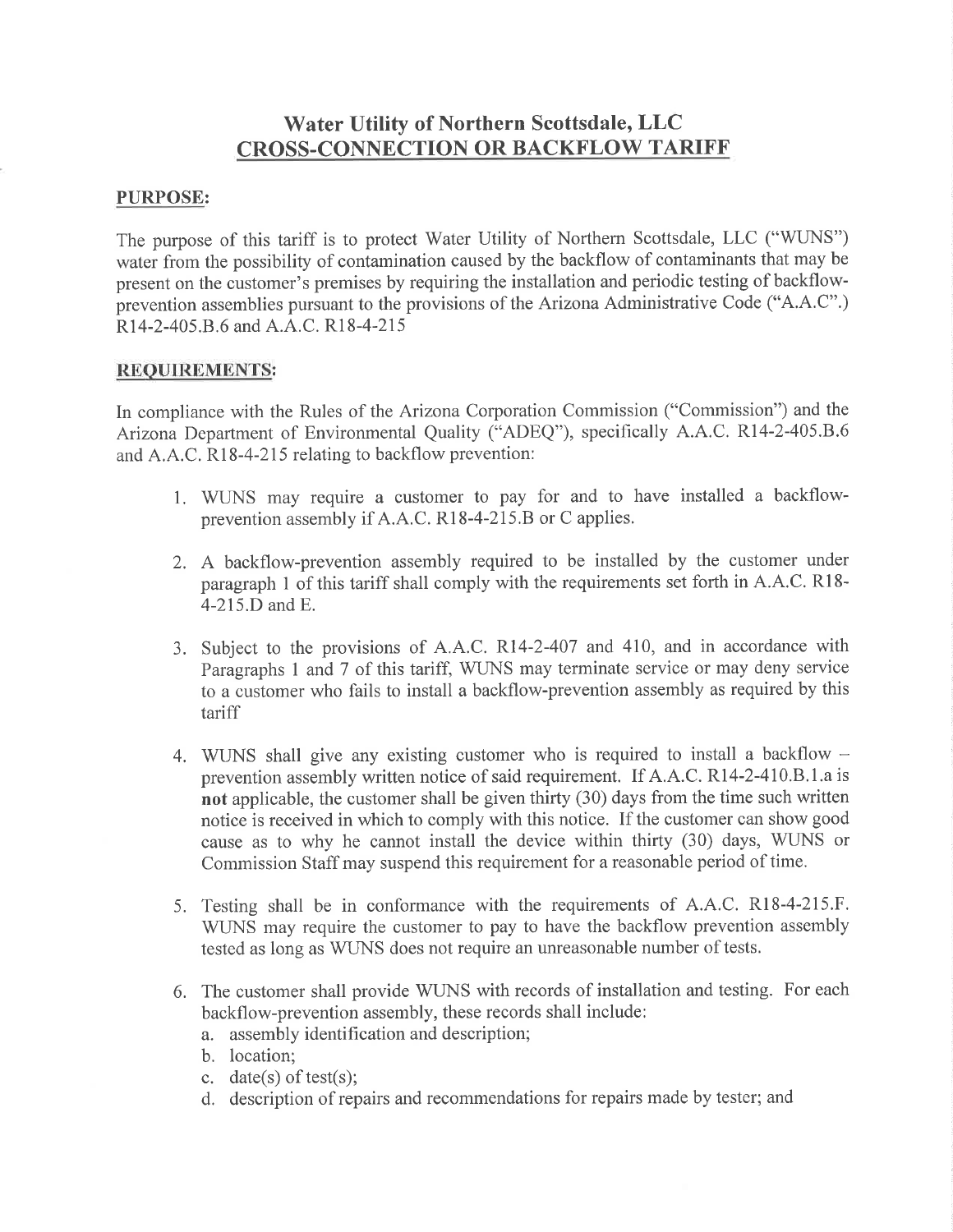- e. the tester's name and certificate number.
- 1. In the event the backflow-prevention assembly does not function properly or fails any test, and an obvious hazard as contemplated under A.A.C. Rl4-2-410.8.1.a. exists, WUNS may terminate service immediately and without notice. The backflow prevention assembly shall be repaired or replaced by the customer and retested.
- 8. In the event the backflow-prevention assembly does not function properly or fails any test, or in the event that a customer fails to comply with the testing requirement, and A.A.C. RI4-2-4I0.8.1.a. is not applicable, the backflow-prevention assembly shall be repaired or replaced within fourteen (14) days of the initial discovery of the deficiency in the assembly or its function. Failure to remedy the deficiency or dysfunction of the assembly, or failure to retest, shall be grounds for termination of water service in accordance with A.A.C. R14-2-410.

#### ADDITIONAL INFORMATION: (supplement to the above tariff)

 $\mathcal{N}$ 

 $\sim 10^{-11}$ 

Specific details regarding the WIINS Cross Connection/Backflow Prevention Program are outlined in the following pages.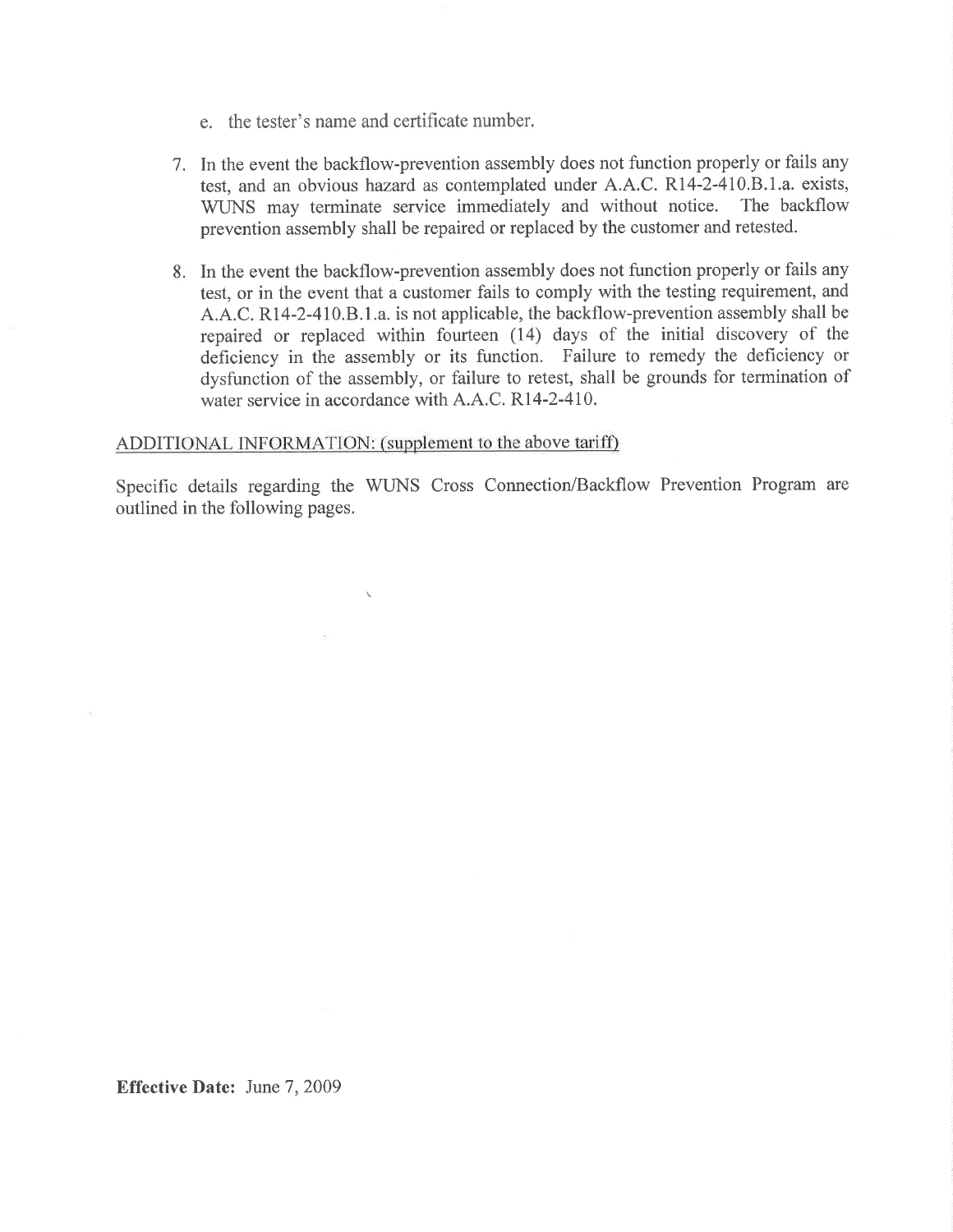# Water Utility of Northern Scottsdale, LLC

# Cross-Con nection/Back Flow Prevention Program

# Rationale

In accordance with Arizona Administrative Code R18-04-1I5, a public water system shall protect its system from contamination caused by backflow through unprotected crossconnections by requiring the installation and periodic testing of backflow prevention assemblies. AAC R14-2-405.8.6 requires that any customer's lines be installed so as to prevent crossconnection or backflow.

Water Utility of Northern Scottsdale, LLC ("WUNS") requires backflow prevention assemblies to be installed and/or retrofitted at the service connection of those establishments where there exists a possibility of contamination caused by backflow through unprotected crossconnections which are not specifically exempted by the subject rule.

In all cases, the need for and the type of backflow prevention assembly will be specified by WLINS, and will be located on the customer's side of the service connection. The approved backflow prevention device will be installed. owned. tested and maintained by the customer. The minimum level of backflow protection that is provided to protect a public water system shall be the level recommended in:

Section 7.2 of the Manual of Cross-Connection Control Ninth Edition, USC-FCCCHR KAP-200 University Park MC-2531 Los Angeles, California 90089-2531 December 1993 (and no future editions or amendments)

The type of backflow-protection assembly ("BPA") installed will be determined by the relative hazards posed by each customer account in its category. Inspecting and testing of installed BPA's must be conducted by a certified backflow tester who shall submit a written report to WUNS. All BPA's will be subjected to annual testing to be performed by a certified backflow tester.

## Procedure for Existing Customers

All customer accounts will be reviewed by customer listing as well as on site surveys as needed, and placed into one of five categories.

Category # 1 Animal clinics, car washes, laundries, pest control, some restaurants, etc. BPA required: Reduced Pressure Backflow Assembly

Category # 2 Restaurants, schools, medical/dental offtces, retail establishments BPA required: Reduced Pressure Backflow Assembly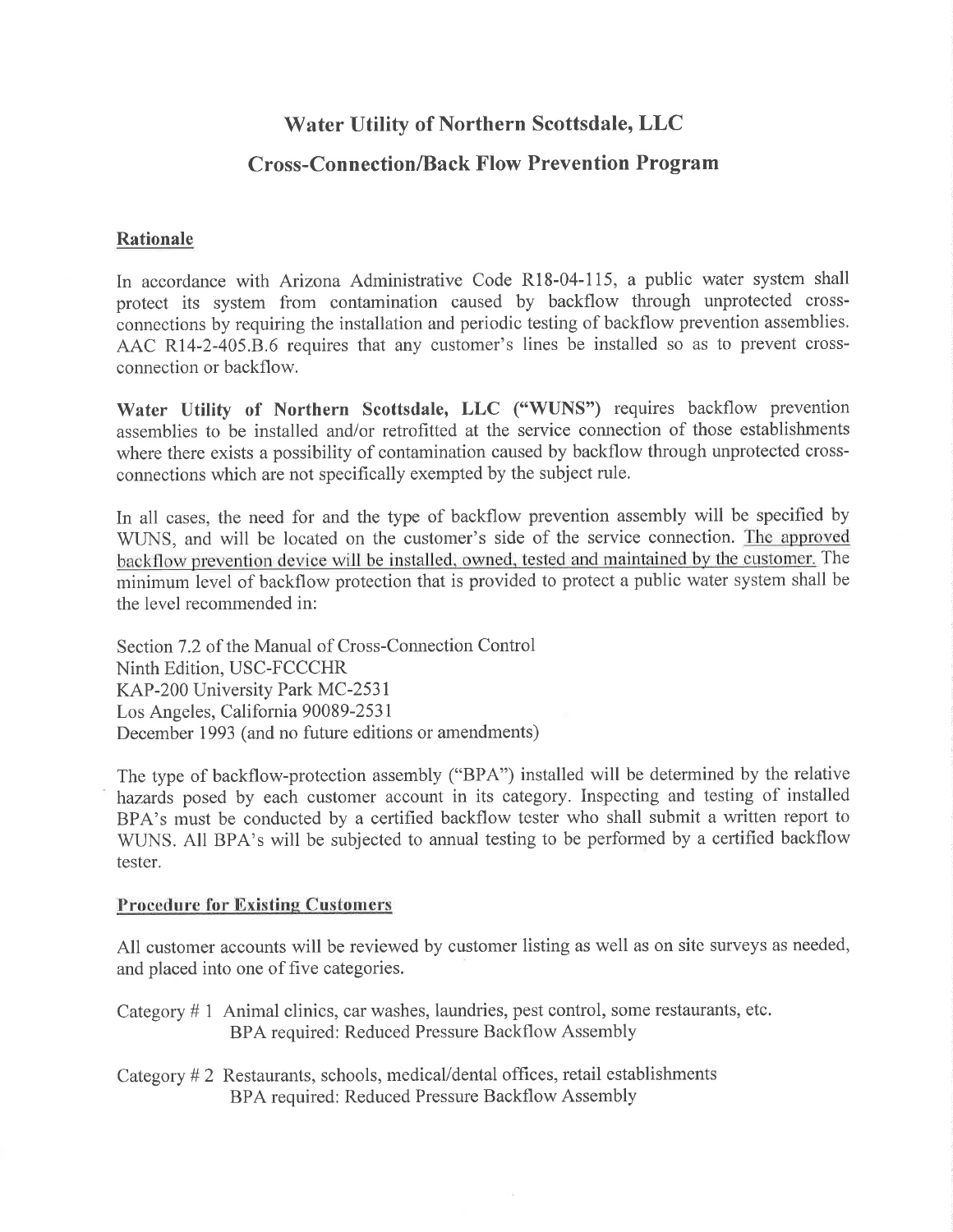- Category  $# 3$  Multi-family residences with common and dual plumbing BPA required: Reduced Pressure or Double Check
- Category  $# 4$  Non chemical dispensing irrigation systems and zoned horse and/or animal acreage properties BPA required: Reduced Pressure or Double Check
- Category  $# 5$  Class 1 and 2 fire protection systems BPA required: To be determined

The type of BPA required will depend upon the level of potential contamination. If the potential is low, then a lower grade of BPA may be installed on receipt of approval by WUNS

# **Non-Exempt Single Family Residences**

Backflow Prevention Assemblies are required in single family residences if any of the following conditions exist and subjected to be determined by WUNS:

- 1. Customer owns a private own well and is served additionally by the utility BPA required- Reduced Pressure
- 2. Zoned horse and/or animal acreage properties BPA required- Double Check Valve or Reduced Pressure
- 3. Operating a home business whose business is subjected to receipt, generation or storage of hazardous materials BPA required- Double Check Valve or Reduced Pressure
- 4. Residential properties where the potential for cross connections exists (eg. landscape irrigation with recycled water, dual water main installations with potable and non-potable water) BPA required- Reduced Pressure

Procedure for New Construction

WUNS has the sole discretion to require the installation of a backflow prevention assembly (BPA) in order to protect the public water supply. This requirement and type of BPA will be determined at the plan review stage, and may be amended by a Cross-Connection Survey (see Appendix A) completed by WUNS.

## Installation and Testine

The following types of notification will be provided to WUNS customers: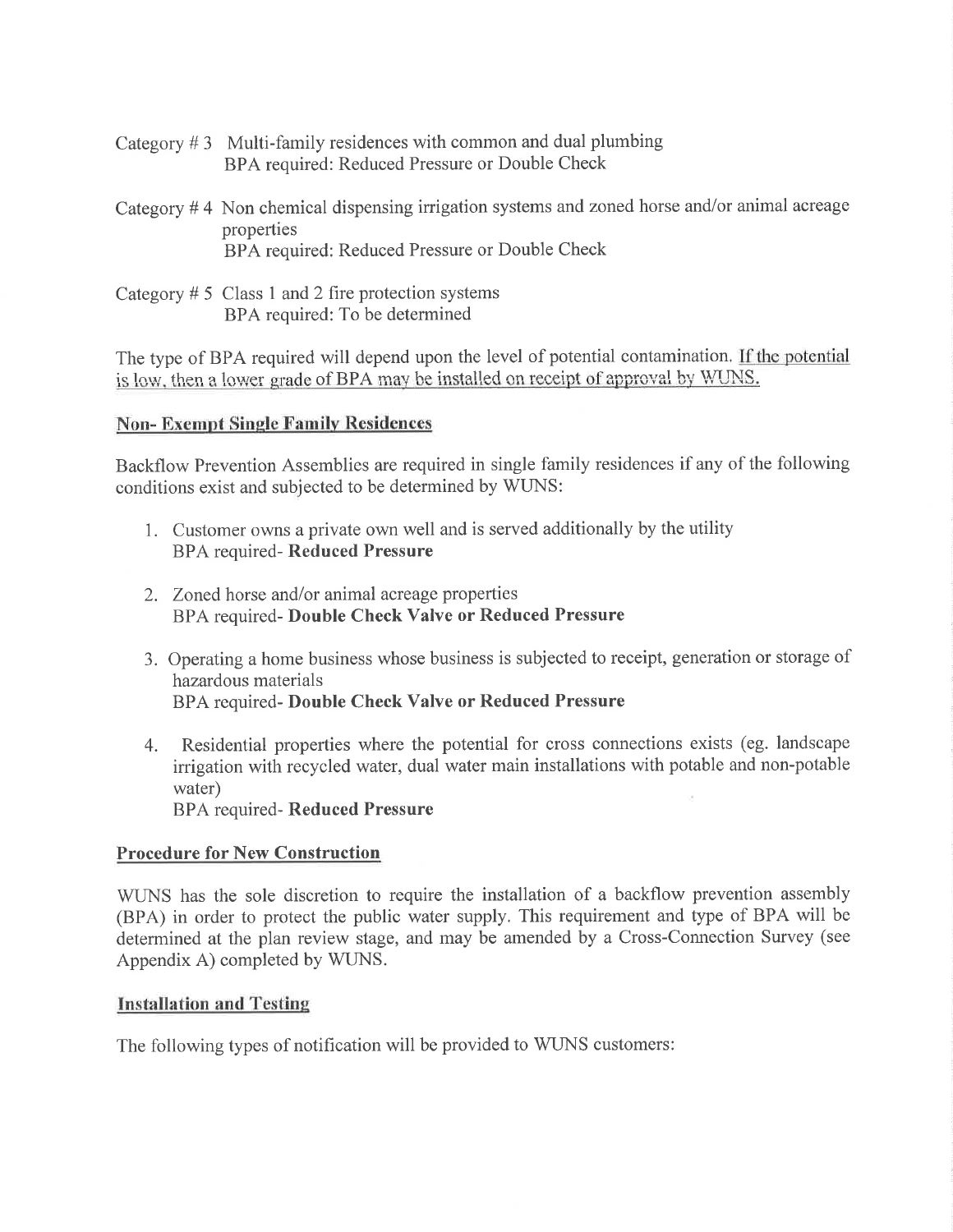- 1. Information letter This letter is for existing and new customers and explains Backflow prevention and the need for compliance. See Appendix B.
- 2. Notice to install a backflow prevention assembly Initial notice sent to the customer after the utility establishes the customer's requirement to have a BPA determined by the survey results. The customer is given notice to comply with this requirement within 30 days. See Appendix C.
- 3. Second notice to install or test a BPA Reminder notice of the requirement to install or test. The customer is given notice to comply with this requirement within 14 days. See Appendix D.
- 4. Final Notice to install or test a BPA Final notice to the customer to comply with the requirement of the backflow prevention program and a determination to disconnect service. See Appendix E.
- 5. Disconnection Notice Notice to disconnect service with the date of disconnect if customer does not comply with the requirements of the backflow prevention program. See Appendix F.

# Termination of Service

All customers who fail to comply with the requirements of the backflow prevention program will be notified in accordance with AAC Rl4-2-410 of the termination of their water service.

If service is terminated, service will not be restored until an approved BPA is installed and tested and any reconnection fees are paid in accordance with WTINS's approved tariffs.

# **Notice**

The backflow prevention program is subject to periodic review therefore the procedures may be changed or altered as deemed necessary for the protection of public health. All changes shall comply with the current and/or future laws as well as the rules and regulations of the regulatory agencies. Any and all changes in procedure shall be forwarded to the jurisdictional regulatory agency for review prior to promulgation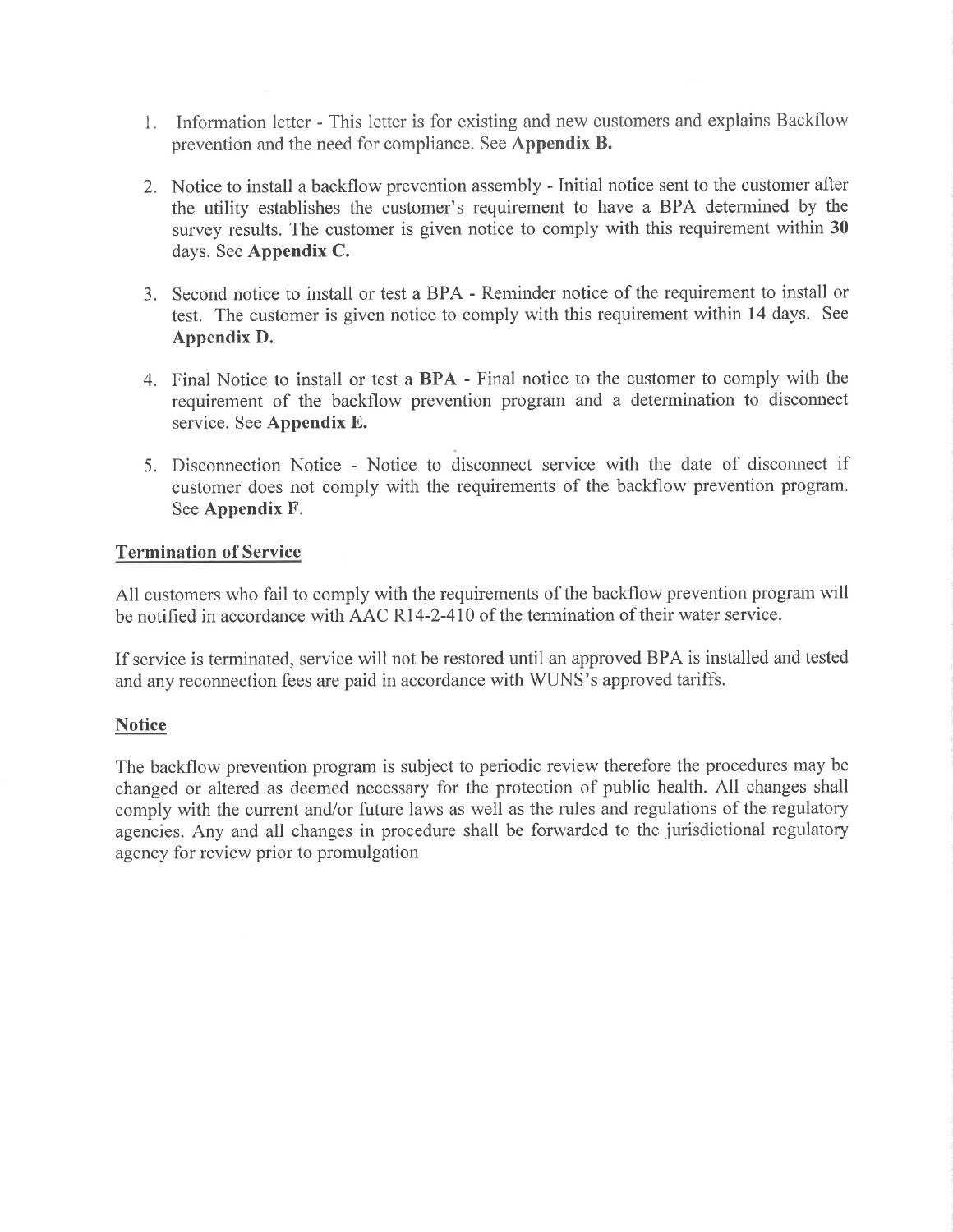## Appendíx A

## CROSS CONNECTION SURVEY

Date:

Customer:

'Water service address:

Account #:

Meter #:

|  |  | Does the property have a: |  |  |
|--|--|---------------------------|--|--|
|--|--|---------------------------|--|--|

| Private operating well or other alternate water supply                                                   | $YES =$            | NO <sub>□</sub>  |
|----------------------------------------------------------------------------------------------------------|--------------------|------------------|
| Retention area (pond) supplied by potable water supply                                                   | $YES$ $\square$    | NO <sub>II</sub> |
| Automatic irrigation system or other facility with potential for<br>dispensing of chemical contamination | $YES$ $\square$    | NO <sub>□</sub>  |
| Thermal Solar energy system                                                                              | $YES \Box NO \Box$ |                  |
| Agricultural use or livestock (horses) related activity                                                  | $YES \square$      | NO <sub>□</sub>  |
| All commercial business                                                                                  |                    | NO <sub>□</sub>  |
| Home business using possible hazardous material                                                          | $YES \square$      | $N()$ $\Box$     |

If you answered "YES" to any of the above, you are required to **INSTALL** a Backflowprevention assembly. It must be tested at the time of installation and ANNUALLY thereafter. Reminder letters will be sent out each year prior to the anniversary date of the previous year's test.

Type of device required:

- Live stock Double Check Assembly
- o All others Reduced Pressure Assembly

# Thank you for your assistance in the protection of your water supply.

The backflow prevention program is instituted and enforced to help supply all of out customers with potable water that meets the requirements of the Federal Safe Drinking Water Act.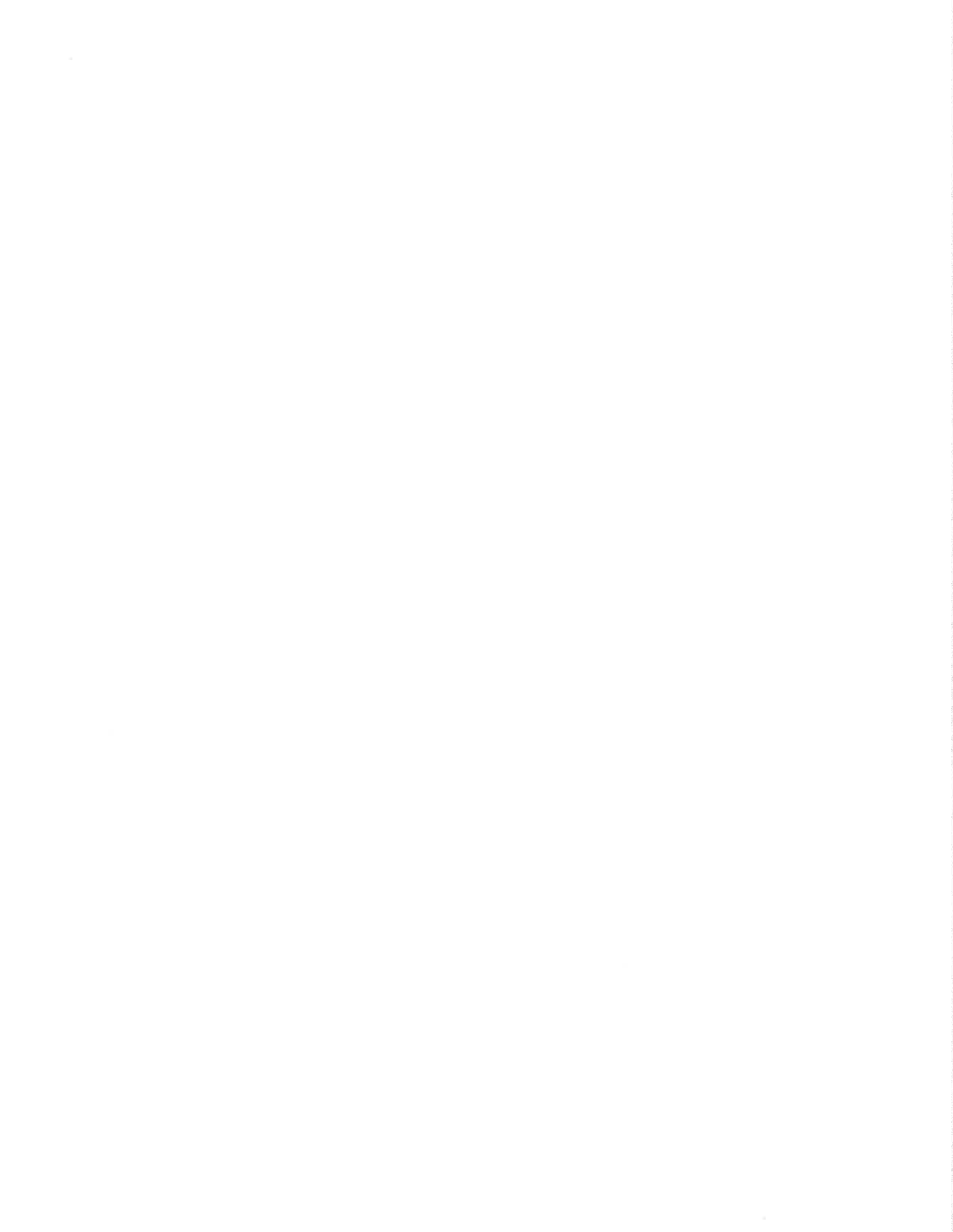# Appendíx B

# Backflow Prevention Information

Dear Customer,

This letter is to inform you the Water Utility of Northern Scottsdale, LLC is required to implement a cross connection/backflow prevention program in your service area.

## What is backflow prevention?

Backflow prevention protects a public water supply from contamination caused by backflow through unprotected cross-connections. A backflow prevention program is a requirement of the Safe Drinking Water Act and AAC R18-4 et seq.

## What is a Backflow Prevention Program?

A backflow prevention program requires the installation and annual testing of backflow prevention assemblies in all areas considered to be a potential cross-contamination hazard. A public water system shall maintain records of installations and tests performed on backflowprevention assemblies in its service area. Records shall be retained by the public water system for at least three years and shall be made available for review by the Arizona Department of Environmental Quality ("ADEQ") or its designee upon request.

## What is a backflow prevention assembly device?

A backflow prevention device is a device that prevents the reversal of flow when pressures changes within a distribution system.

# Who is Responsible for Acquiring, Installing, Maintaining, and Testing a Backflow Prevention Assembly?

The Customer is responsible for acquiring, installing, maintaining and testing an approved BPA. Testing is required annually. The Customer must contact a certified installer in order to have the BPA properly installed. Installation and annual test certificates must be provided to the WUNS.

## Where is a backflow prevention assembly installed?

A backflow prevention assembly shall be installed as close as practicable to the service connection. (Usually just past the water meter on the customer's side).

## Who is required to have a backflow prevention assembly installed?

- 1. Any residential service connection with livestock on the premises.
- 2. Any residential service connection with on-site irrigation or dual plumbing,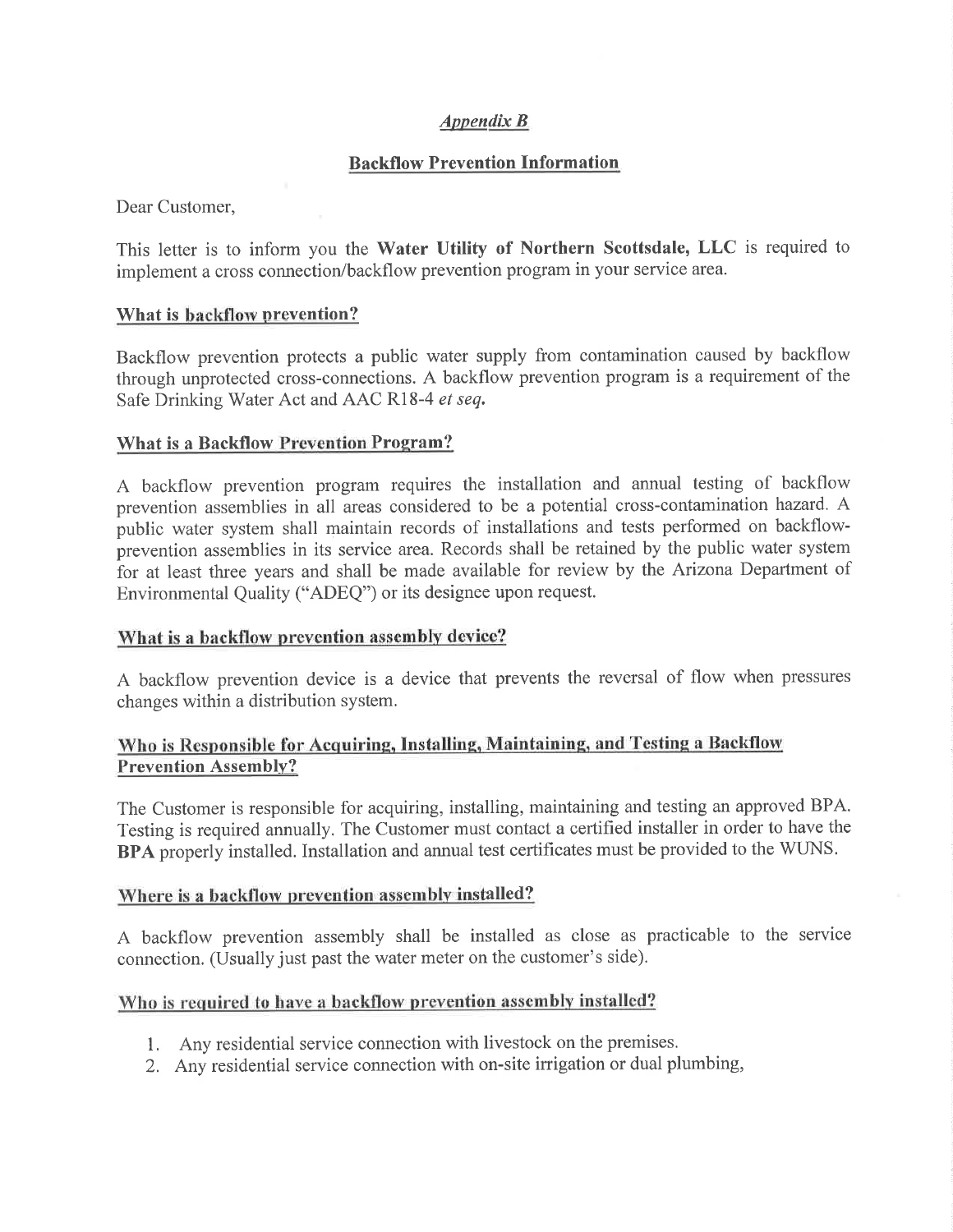- 3. Any residential service connection with a water supply that is not accepted as an additional source by the public water system or is not approved by ADEQ or its designee. (This source is commonly a private well).
- 4. All commercial establishments.
- 5. Any connections considered by ADEQ or WUNS to be a hazard.

# Who installs the backflow prevention assemblies?

Installation and testing must be performed by a person who is currently certified as a general tester by the Califomia-Nevada section of the American Water Works Association (CA-NV Section, AWWA), the Arizona State Environmental Technical Training (ASETT) Center, or other certifying authority approved by ADEQ or its designee.

# Who will supply the installation and certification information?

Once you have hired a certified tester, the tester must provide WUNS with the original certificate of installation and test. We recommend you retain a copy for your records. It is the customer's responsibility to provide proof of test and certification.

The information that must be supplied:

- Assembly identification number and description, I
- Location, 2
- Date of test, J
- Description of repairs and recommendations for repairs made by the tester, and 4
- The tester's name and certificate number. 5

# \*\*Important Information\*\*

In accordance with the Federal Safe Drinking Water Act Amendments of 1986 and the provisions of the Arizona Administrative Code R18-4-115, failure to comply with this requirement shall be sufficient cause for termination of your water service. Upon request, WTINS can provide you with a copy of the Arizona Administrative Code R18-4-I15. We appreciate your cooperation in this very important matter. If you should have any questions, please contact our main office at  $866.940.1102$ .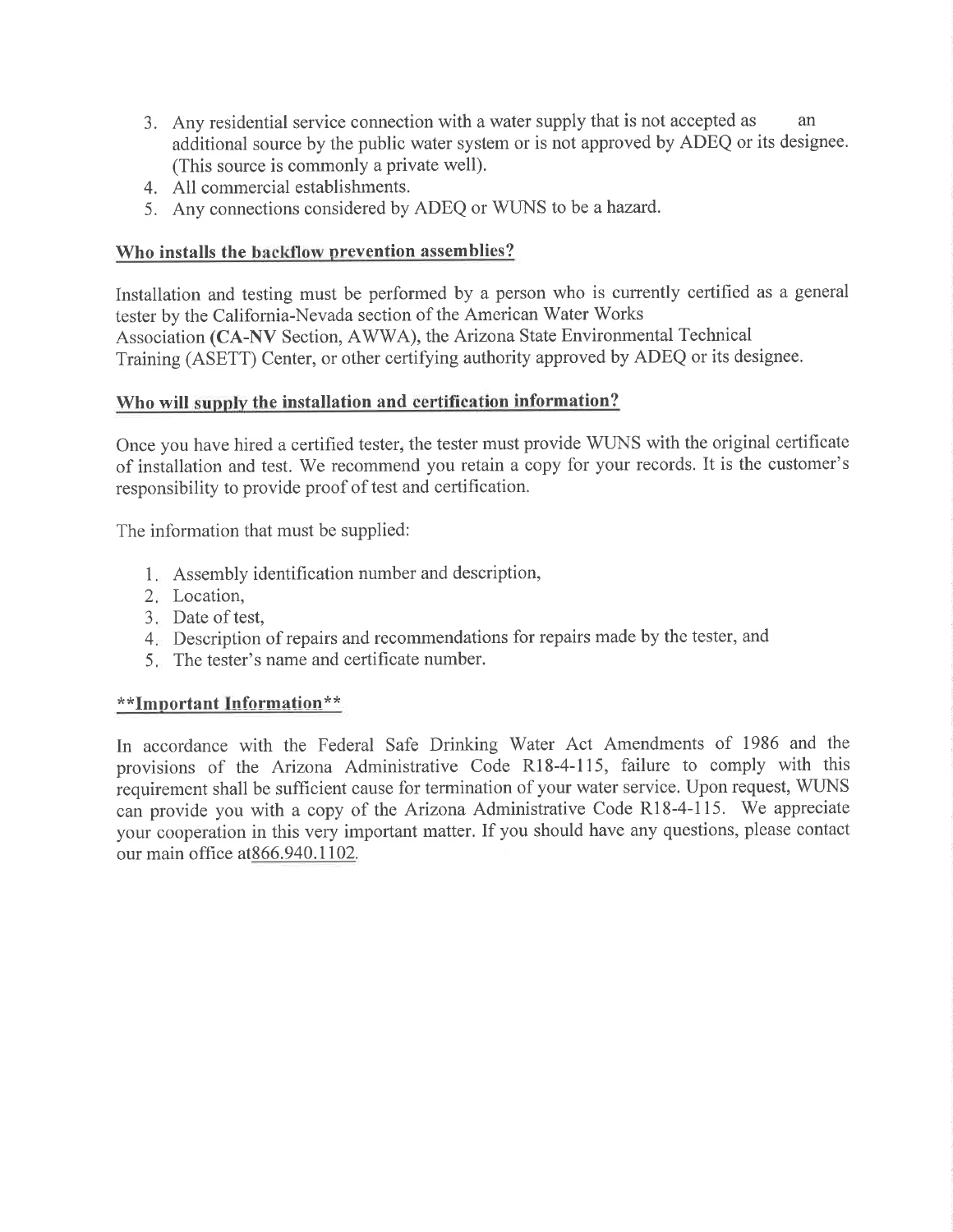#### APPendix C

#### NOTICE TO INSTALL AND/OR TEST BACKFLOW PREVENTION ASSEMBLY

Date:

Customer:

Water Service Connection at:

Account #:

The Arizona Administrative Code, Rl8-04-115, as adopted by the Arizona Department of Environmental Quality for Cross-Connection requires mandatory installation and periodic testing of backflow assemblies, where it is determined that backflow is likely to occur.

In accordance with the Federal Safe Drinking Water Act Amendments of 1986 and the provisions of the Rl8-04-115, you are required to install and annually test one of the following approved backflow prevention assemblies for the purpose of protecting the potable water supply from substances which could endanger public health.

- 0 Double Check Valve Assembly 0 Reduced Pressure Principal Device
- 0 Pressure Vacuum Breaker

Reason for installation

A list of reduced pressure principle backflow prevention assemblies that have been evaluated and approved by the Foundation for Cross-Connection Control and Hydraulic Research of the University of California should be available through certified plumbers. These assemblies have been adopted and approved by the State of Arizona and must be installed within 30 days from the date of this letter.

Backflow prevention assemblies are to be purchased, installed, maintained and annually tested at the customer's expense. The backflow prevention assemblies must be tested by a Certified Backflow prevention Assembly Tester at the time of installation. Once the assembly has been installed and tested you should receive a copy of the certification. The Certified Tester will need to forward the original test report to:

Water Utility of Northern Scottsdale, LLC 21410 N. 19<sup>th</sup> Avenue Suite 220 Phoenix, 85027 ^Z

If you should have any questions or require further information, please contact the main office at866.940.1102. Thank you for your cooperation in this very important matter.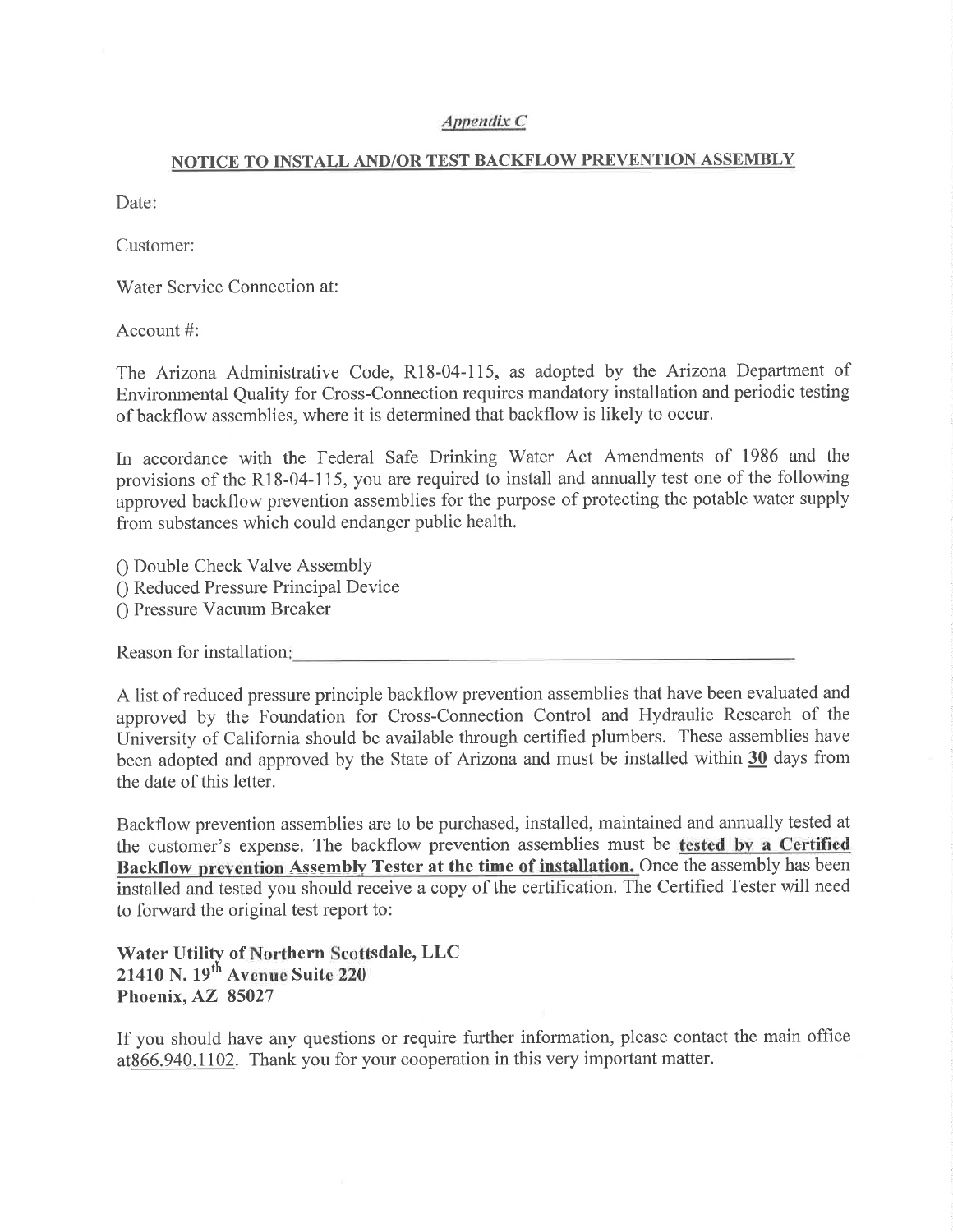## Appendix D

#### SECOND NOTICE

#### NOTICE TO INSTALL/ TEST BACKFLOW PREVENTION ASSEMBLY

Date:

Customer:

Water service address:

Account #

Dear Customer,

We recently wrote to you explaining the regulatory requirements for installing and /or testing your backflow prevention assembly. Installing and /or testing your BFP assembly are of the utmost importance as it is in place to protect the public water supply from possible contamination. We previously sent you a notice to comply with the requirements of the Arizona Administrative Code R18-4-115 regarding the requirements of backflow prevention.

If you have had your backflow prevention assembly installed and  $\ell$  or tested, please forward the report to:

Water Utility of Northern Scottsdale, LLC  $21410$  N.  $19<sup>th</sup>$  Avenue Suite 220 Phoenix, 85027  $\overline{\phantom{a}}$ 

If you have not complied with the requirements, please call us with the approximate date you expect to have your BFP assembly tested or installed. You are required to comply with this requirement within 14 days of this notice.

If you should have any questions or require further information, please contact our office at866.940.1102.

Thank you for cooperation in this very important matter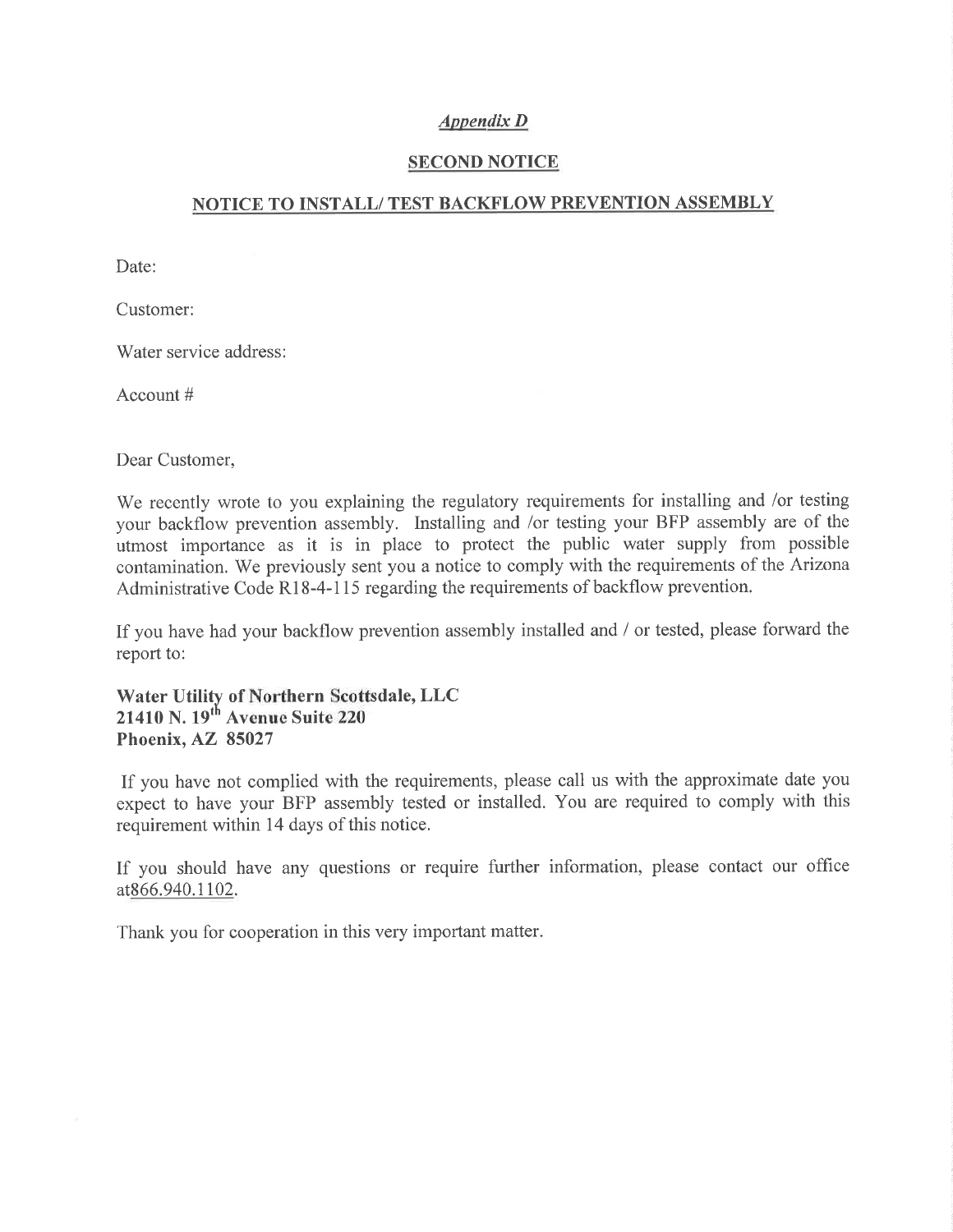#### Appendíx E

#### FINAL NOTICE

# <u>TO INSTALL AND TEST BACKFLOW PREVENTION ASSEMBLY</u>

Date:

Customer:

Water service address:

Account #

Dear Customer,

We recently wrote to you explaining the regulatory requirements for installing and /or testing your backflow prevention assembly. Installing and /or testing your BFP assembly are of the utmost importance as it is in place to protect the public water supply from contamination. We previously sent you 2 reminder notices to comply with the requirements of the Arizona Administrative Code R18-4-115 regarding the requirements of backflow prevention.

If you have had your backflow prevention assembly installed and / or tested, please forward the report to:

Water Utility of Northern Scottsdale, LLC 21410 N. 19<sup>th</sup> Avenue Suite 220 Phoenix, AZ 85027

If you have not complied with the requirements, please call us with the approximate date you expect to have your BFP assembly tested. You are required to comply with this requirement immediately after receiving this notice.

# Failure to comply with the requirements of the Backflow prevention program will result in a disconnection of your service.

If you should have any questions or require further information, please contact our office at866.940.1102.

Thank you for your cooperation in this very important matter.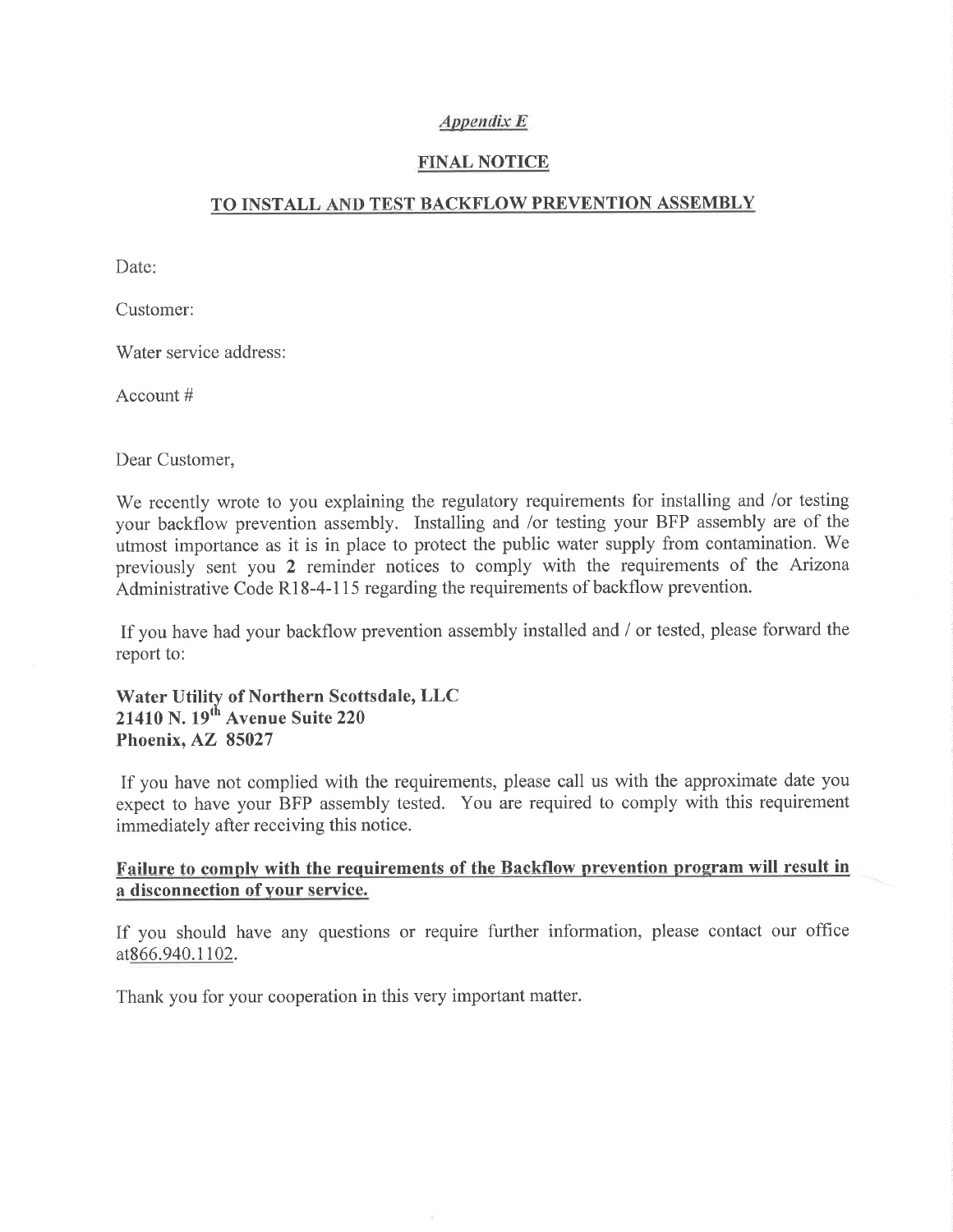## APPendíx F

#### DISCONNECT NOTICE

#### FAILURE TO INSTALL AND TEST BACKFLOW PREVENTION ASSEMBLY

Date:

Customer:

Water service address:

Account #

Dear Customer,

We recently wrote to you explaining the regulatory requirements for installing and /or testing your backflow prevention assembly. Installing and /or testing your BFP assembly are of the utmost importance as it is in place to protect the public water supply from contamination. We previously sent you 3 reminder notices to comply with the requirements of the Arizona Administrative Code R<sub>18-4-115</sub> regarding the requirements of backflow-prevention.

Our records indicate you have failed to comply with the requirements of the backflow prevention program.

Your service will be DISCONNECTED on:

If you have had your backflow prevention assembly installed and / or tested, please forward the report to:

Water Utility of Northern Scottsdale, LLC  $21410$  N.  $19<sup>th</sup>$  Avenue Suite 220 Phoenix, AZ 85027 ^Z

If your backflow prevention assembly is scheduled for testing, please have the company performing the testing contact our office at the numbers listed below to avoid any service interruption.

If you should have any questions or require further information, please contact our offìce at866.940.1102. Thank you for your cooperation in this very important matter.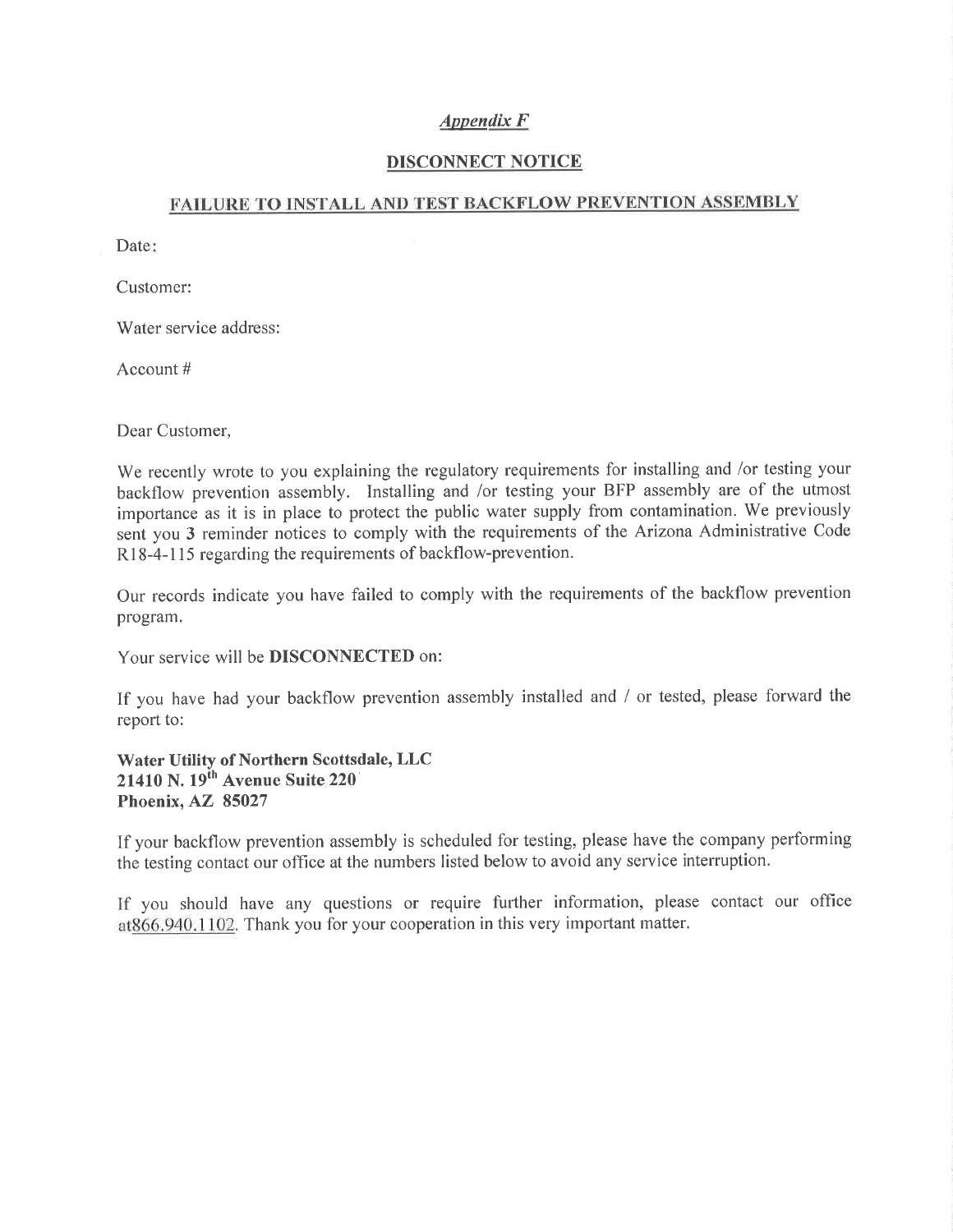| 1              | BEFORE THE ARIZONA CORPORATION COMMISSION                                                                                                |
|----------------|------------------------------------------------------------------------------------------------------------------------------------------|
| $\overline{2}$ | <b>COMMISSIONERS</b>                                                                                                                     |
| 3              | DOUG LITTLE - CHAIRMAN<br>BOB STUMP                                                                                                      |
| $\overline{4}$ | <b>BOB BURNS</b><br>TOM FORESE                                                                                                           |
| 5              | <b>ANDY TOBIN</b>                                                                                                                        |
| 6              | DOCKET NO. W-20446A-09-0219<br>IN THE MATTER OF THE APPLICATION OF                                                                       |
| 7              | WATER UTILITY OF NORTHERN<br><b>NOTICE OF FILING COMPLIANCE</b><br>SCOTTSDALE FOR APPROVAL OF A CROSS-<br>CONNECTION BACKFLOW PREVENTION |
| 8              | TARIFF.                                                                                                                                  |
| 9              |                                                                                                                                          |
| 10             | In June 2016, Water Utility of Northern Scottsdale, LLC converted from an Arizona                                                        |
| 11             | corporation to a limited liability company under the Arizona Entity Restructuring Act, A.R.S. §                                          |
| 12             | 29-2101. Under the Act, the converted entity remains "same entity without interruption as the                                            |
| 13             | converting entity." A.R.S. § 29-2406(A)(1)(b). In connection with the reorganization, the name                                           |
| 14             | of the entity was changed from Water Utility of Northern Scottsdale, Inc. to Water Utility of                                            |
| 15             | Northern Scottsdale, LLC.                                                                                                                |
| 16             | Accordingly, Water Utility of Northern Scottsdale, LLC is submitting updated tariff sheets                                               |
| 17             | reflecting its new name. Attached is the revised Cross-Connection Backflow Prevention Tariff                                             |
| 18             | reflecting the new name. No other changes were made.                                                                                     |
| 19             |                                                                                                                                          |
| 20             | RESPECTFULLY SUBMITTED this $13^{\frac{1}{2}}$ day of December, 2016.                                                                    |
| 21             | SNELL & WILMER L.L.P.                                                                                                                    |
| 22             |                                                                                                                                          |
| 23             |                                                                                                                                          |
| 24             | By                                                                                                                                       |
| 25             | Timothy J. Sabo<br>One Arizona Center                                                                                                    |
| 26             | 400 East Van Buren Street<br>Phoenix, Arizona 85004                                                                                      |
| 27             | <b>Attorney for Global Utilities</b>                                                                                                     |
| 28             |                                                                                                                                          |
|                |                                                                                                                                          |
|                |                                                                                                                                          |